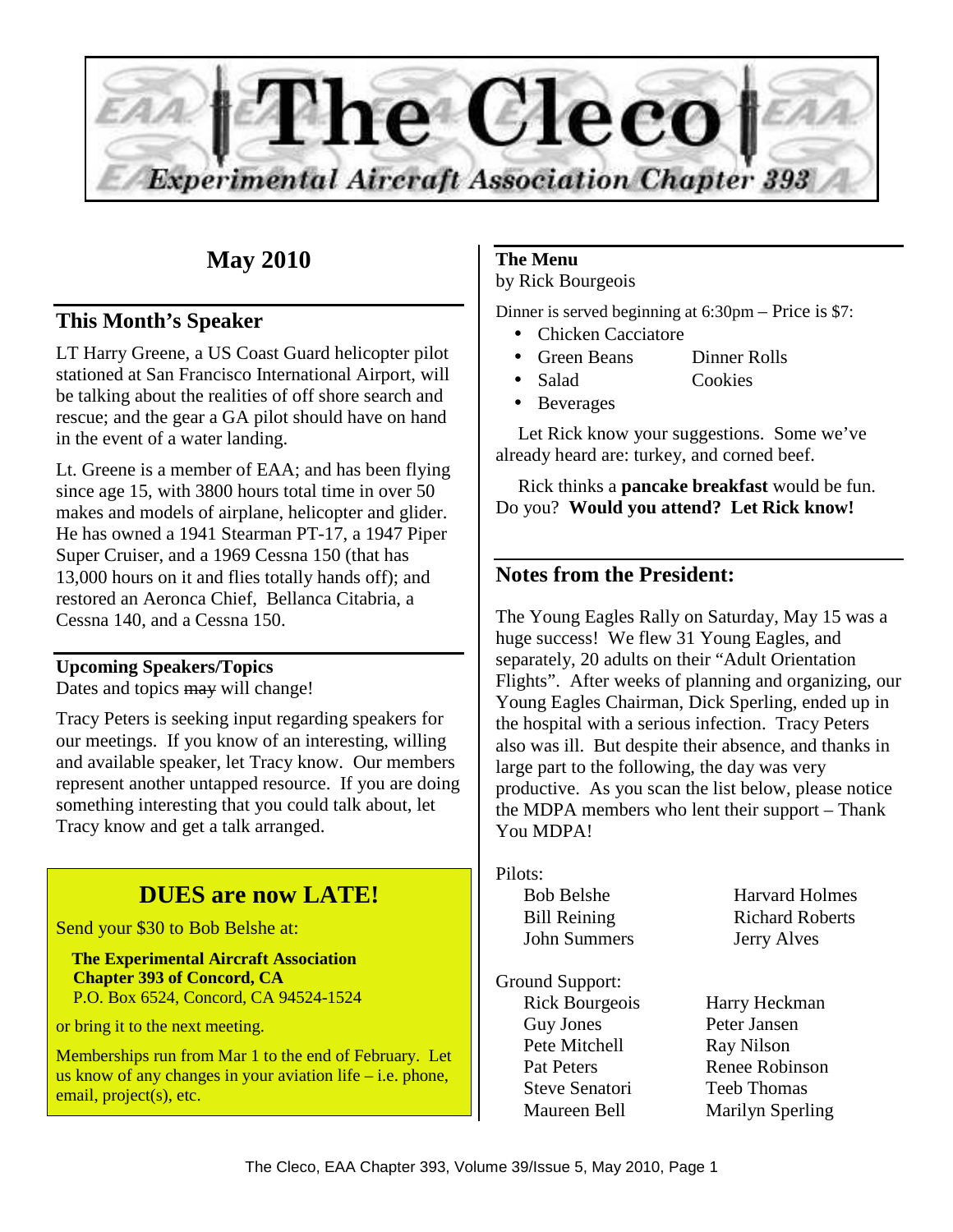#### **Young Eagles**  by Rich Sperling

I was watching with binoculars and listening on my two radio monitors, as I ran my own "Kitchen TOC" Saturday during the Ch 393 YE Rally! TOC, for you non military folks means; Tactical Operations Center. I could easily identify my guys on both ground and tower frequencies as the day wore on!

With each new flight my chest swelled with pride! I was in touch with Marilyn via "text messaging" to answer questions as they came up...

Needless to say it was tough staying home during this big event, however, things worked out great due to the commitment of our membership.

A big thanks to Pat Peters for grounding himself and orchestrating the entire operation. My deep and sincere thanks for all members who were able to volunteer your time and talent in making this a great day for our new 31 Young Eagles and 20 Adult Orientation riders!!

Our next Young Eagles Rally will be held on Saturday June 26th. See you there!

Thanks again!

Dick Sperling

EAA Ch 393, Young Eagles Coordinator.

## **Fly-out to Columbia**

#### by Harvard Holmes

Chapter 393's April fly-out this month took place on May  $1<sup>st</sup>$ , as the Chapter went to a Safety Seminar and lunch at Columbia. The event was held in the "Pavilion" in the camping area next to the grass runway at Columbia.

The group was welcomed by airport manager Jim Thomas. (Jim Thomas usually flies his cub over from Pine Mountain Lake to get to work. Jim also has a beautiful Lancair Legacy, which he built.) Several video segments were presented. A presenter from the Fresno FSDO led the discussion after each segment.

Topics that I remember include an admonition to do your maintenance "right." This referred attendees to the owner/operator operations permitted under the FARs. Unfortunately, the motivational content was mostly "you must do it this way because the regulations say so."

On the topic of runway safety, I learned that some airports now add dashed lines next to the taxiway stripe within 150 feet of a runway crossing. This is to give you added awareness of a runway crossing coming up. Some airports are also getting flashing lights at the runway entrance for additional notice not to enter the runway.

Non-towered operations were also covered. This was the high point of the presentation, as the speaker had enlisted Chris, an instructor on the field to give his impressions after teaching at the field for many years. Chris made the point that non-towered fields do not have an "active" runway – all the runways can be used at the option of the pilot. Radio calls should specify the runway by number. At Columbia, the grass runway 11-29 will almost always be used at the same time as the paved runway 17-35. Chris noted that the fire fighting tankers will always land on 35 and take off on 17, to minimize their time on the ground.

Lunch was served by the local EAA Chapter.

The high point of the day came after lunch when Chris gave us a demonstration in his Stearman. Departing off the grass runway, he came around and demonstrated a one-wheel touch down on the left main, holding that for a while, then rolling over to exercise the right main, and then made a go around. It was a delightful demonstration.



Attending were Harvard Holmes with John Koehler and Rich Sperling; Bill Reining with Pete Mitchell and Jim Smith; Bob Belshe with Don Baldwin; Ken Wiley; and Rick Bourgeoise with Charles Hester.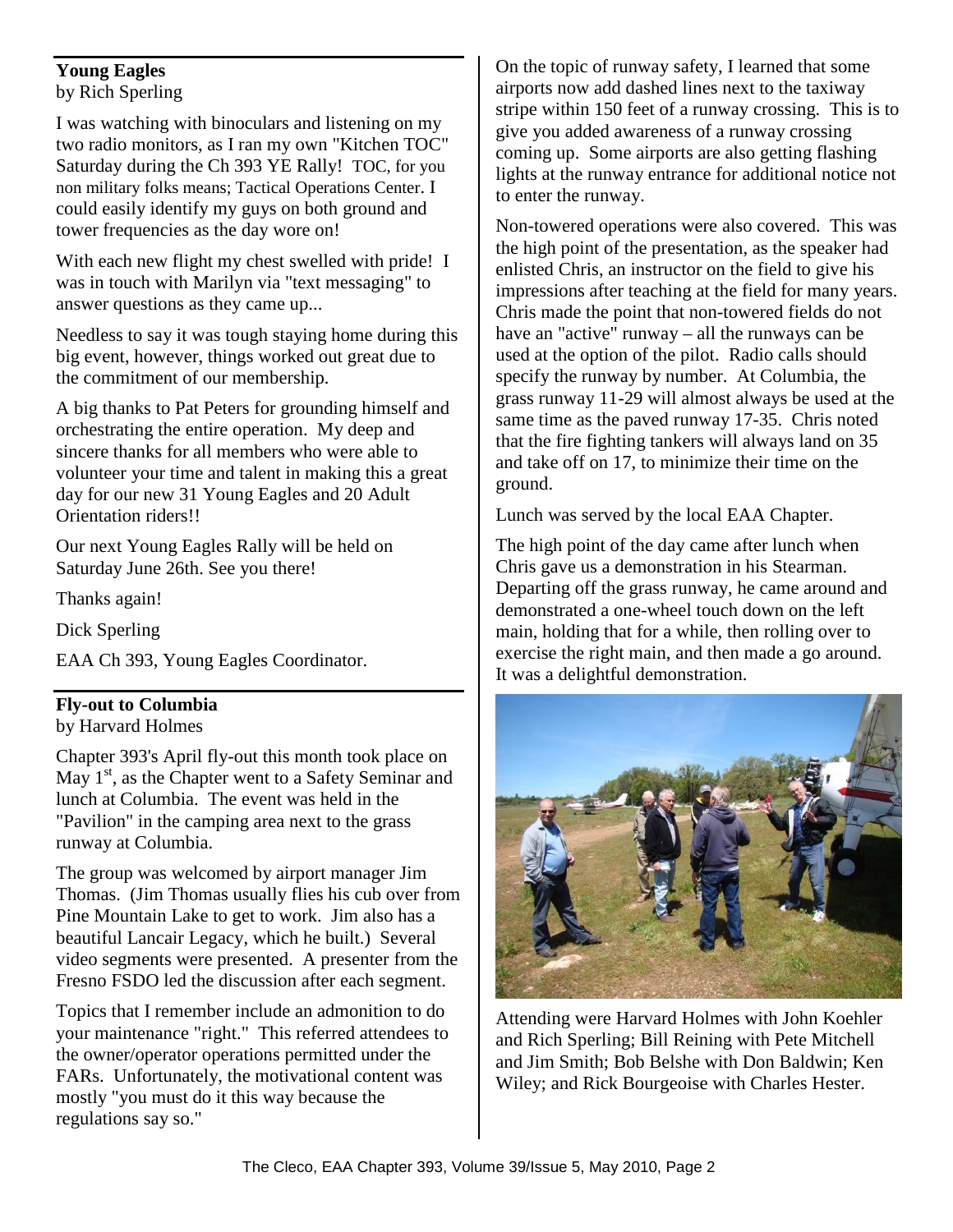



**Member Profile** of Linda McKenzie By Linda McKenzie

I volunteered to be Newsletter Editor for 2010-11. Ken has since decided that we need to move to Pt. Reyes Station, so I will probably need to either get an assistant or a replacement, due to the 2hr drive each way. I was co-editor of the Cleco with Ken in 1994- 95. In addition, I assisted in preparing the By-Laws and Articles of Incorporation for Golden West Aviation Association (the organization that puts on the Golden West Fly-In). Being editor has provided me with the opportunity to get to know many of our chapter members, which is something that is difficult for me. In addition to being painfully shy, I have under-developed social skills; and therefore avoid putting myself into social situations.

My aviation background is fairly small, although I come from an aviation family. On my mothers' side, my grandfather flew recon in WWI; and her two older sisters (identical twins Jan & Marion Dietrich) were commercial pilots. Based on Jan's Logbooks, the twins earned their Private Pilot Ratings at Oakland Airport in 1947, while attending UC Berkeley. My father served as a ball-turret gunner on a B-17 toward the end of WWII. He never earned a pilots license after the war. Strange at may seem, I was afraid of flying; I finally took to the skies, when I was 25, with Ken and his father, in a Cessna 182.

As a child I didn't think that there was anything special about the twins' careers in aviation. I knew that both were CFIs and that Jan later was employed as a corporate pilot. Marion on the other hand was primarily a journalist, who also gave flight lessons. The twins competed as a team at least one Powder Puff Derby, co-ferried a BE-80 (Beech Queen Air) from the Beech factory to Bremen, Germany, and were members of the group women referred to as "The Mercury Thirteen." Sadly, I didn't know the importance of Jan & Marion's aviation careers until it was too late to do any first person research.

Ken joined the EAA in 1987, and I joined in 1993. Ken had been interested in building a plane since an article about the Quick Q-2 in Popular Science. I remember one summer Ken came home from Oshkosh smitten with a beautiful red composite (the Lancair 320). At some of the chapter picnics, I snagged a few rides in various RV's, EZ's, Glasairs and spam cans. I decided that I did not want to build any plane that was designed for aerobatics. March 1995, I took a demo ride in the brand-new GlaStar. Lyle Powell had been scheduled for the last slot, but suggested that as Newsletter Editor I should go instead. Thus began a 3 year battle between Ken and I; he want to build one of the RV models. At the 1998 Arlington Fly-In, I made a unilateral decision, to buy a GlaStar kit. With the down payment made, I negotiated with Stoddard-Hamilton to deliver my kit to the 1<sup>st</sup> Golden West Fly-In in September 1998 and use it in a 4 hour forum "Here's the Kit, Now What do I Do?"

Ch 393 and the Cleco have been instrumental in a number of small world events. The first happened at the Jan 1994 meeting when Ed Ingalls (who suffered from Parkinson's and has since died) to ask me if I was related to Austin Gibbon. When I said yes, Ed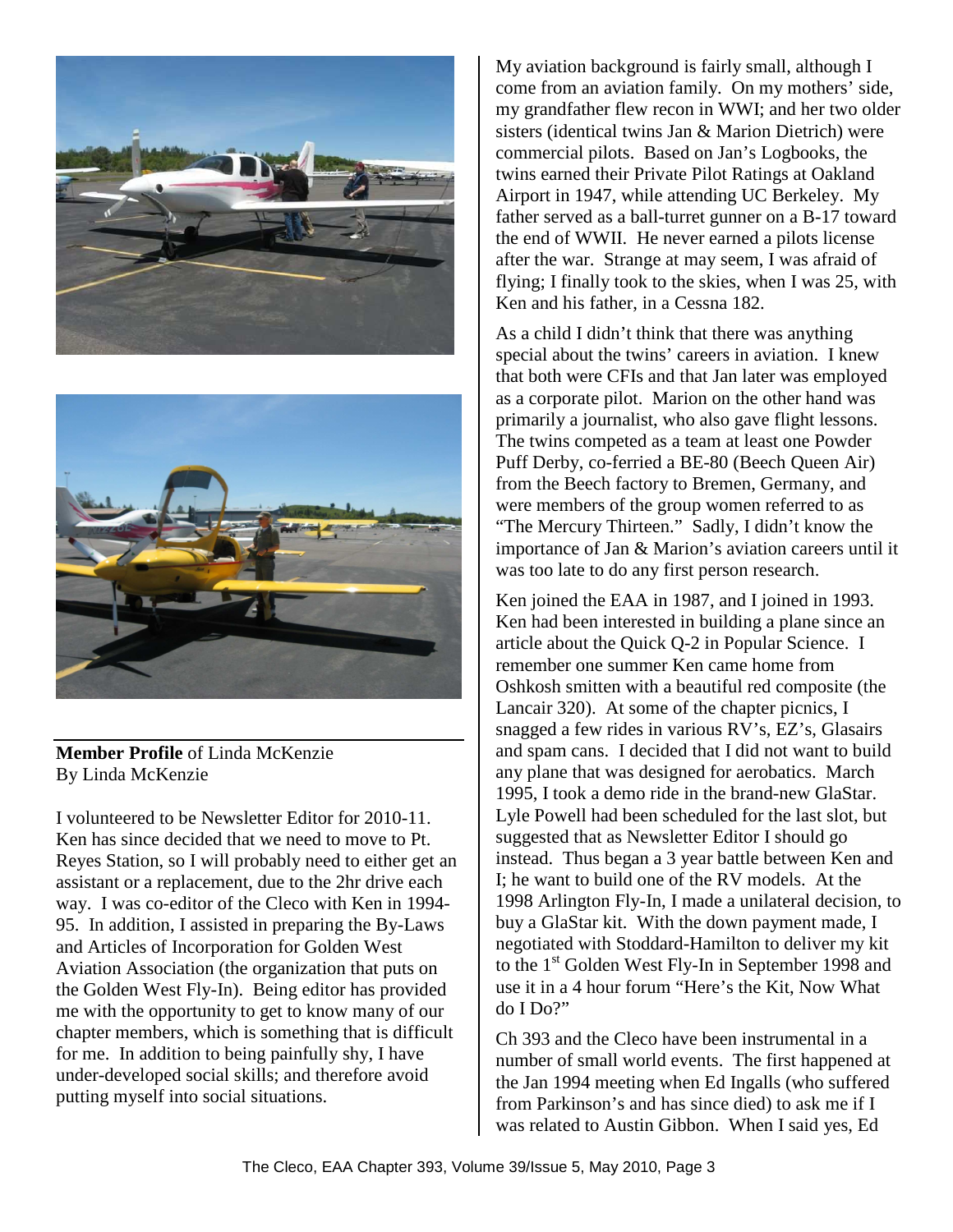proceeded to tell me that he had been close friends with my father in high school; and by the way he remembered me as a tiny infant. At the 1994 chapter picnic, Ed persuaded me that I should try to reconnect with my father – I will always be grateful for his push, since it allowed me to make peace with dad before his death.

The second "small world" event happened when Bruce Hobbs brought me a copy of an AOPA article on the Mercury 13. John Glenn's flight on the Shuttle had reignited interest in the forgotten aspects of the Mercury program.

The third came about when Rhu Bugay brought the painting he had done of the EAA's B-17 with a XP-51 and a P-51 to the chapter's Holiday dinner. The moment I saw that painting, I knew that I had to buy it. I made an offer that ultimately led to my owning it. I know that I need to make provisions for transferring ownership of the painting in the event of my death and would welcome suggestions.

And finally, because Ken agreed to help with an EAA sponsored exhibit at the Maker Faire, I met David Hipschman. Shortly after working with David in the spring of 2008, my aunt Jan died. I wanted to submit a newsworthy obituary to the SF Chronicle and with David's help found the appropriate contact.



My grandfather with my aunt Jan

Back when Ken and I were co-editors, Ken would provide the content and I would do the editing and layout. I currently do not have a ready source content, so PLEASE help me by submitting articles or links to interesting information.

#### **EAA 393 Board Meeting Notes**  May. 4, 2010

#### **The Board Meeting started promptly at 7:00pm.**

Present were Bill Reining, President; Tracy Peters, Vice-President; Pete Mitchell, Secretary; Bob Belshe, Treasurer; Dick Sperling, Young Eagles Coordinator; Rich Bourgeois, Meals Chairman.

Arriving late were: Linda McKenzie, Newsletter Editor; Ken McKenzie, Past President/Board Chairman;.

Absent were Renee Robinson, Webmaster; Tom Howard, Fly-Outs Coordinator; Guy Jones, Past VP; Louis Goodell, Past Treasurer.

#### **Treasurers Report**

Combined Savings & Checking balance is \$5,368 **Year-to-Date Revenues** *\$1961*  Dues income \$1,300, Dinner Income \$661 **Year-to-Date Expenditures** *\$968*  EAA Insurance \$321 Dinner & Raffle Expenses \$291 Young Eagles Expenditures \$71 Postage & Newsletter Printing \$159 Misc Expenses \$126 **Annual Rent to** MDPA – bill has not yet been received

## **Dinner**

Rick provided Menus for May and June.

## **Webmaster**

Board discussed adding a Builder Resource section that would include announcements about builder assistance, tools, etc.

## **Newsletter Editor**

Submissions for the May newsletter are due by Fri, May 14.

Asked Harvard to write about the Columbia Fly-out.

## **Vice-President**

May speaker – US Coast Guard helicopter pilot

June speaker – a glider pilot

## **Young Eagles.**

Simulator to be completed by May 15, before the Young Eagles event.

Announcement of May 15, Young Eagles event to be placed in the CC Times and related publications

Air Academy needs our Young Eagles credits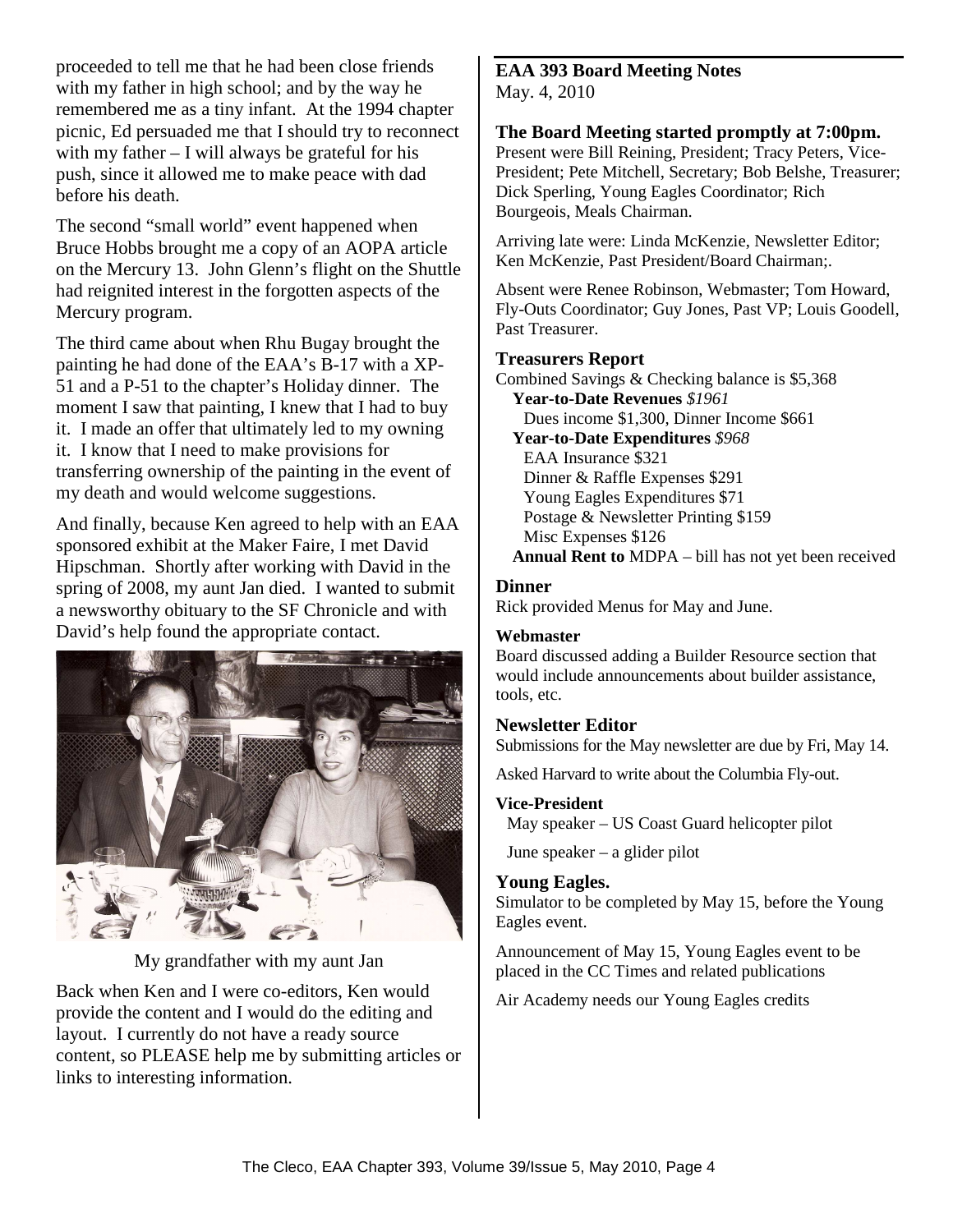#### **SHARE EXPENSES TO BUILD AN RV-12**

I'm looking for someone who wants to build & fly the RV-12 (or something similar in the LSA classification).

I have a build location with private airstrip in area. Contact Tom Shaw (EAA member) for additional information at:

Tshaw@JetsonProducts.com or (925) 370-6531

#### **HANGAR SPACE FOR RENT**

 West Ramp CCR Ideal for low wing homebuilt or Project under construction \$230/mo (shared space)

Contact - Pete Wiebens 925-933-7517

#### **HANGAR FOR SALE**

Also available for rent at \$400/month Hangar B-15, South facing **Price reduced** \$54,000-with transfer of title **Contact** - Carl Johnston: cbj42@me.com or 775-220-3663

Details are available in the January Cleco

#### **HANGAR FOR SALE**

Hangar B-11 - \$60,000 **Contact** - Steve Crews: steve@bayareastairs.com or (707) 310-6276

Details are available in the January Cleco

#### **AIRCRAFT FOR SALE**

1974 CITABRIA 7KCAB Airframe Total Time: 7568 Hours Engine/HP: 150 HP Engine Times: 1131 SMOH

See Trade-A-Plane for more information: www.trade-a-plane.com/clsfdspecs/837368

**Contact** - Steve Crews: 707-310-6276 (phone)

#### **Thanks to our Donors and Sponsors**



**2693 Clayton Road, Concord Ca.94519** 

# **925 689 7220 or 676 5800**

www.alpinepastry.com

**The Experimental Aircraft Association Chapter 393 of Concord, CA**  P.O. Box 6524, Concord, CA 94524-1524 http://www.eaa393.org/ Email: nle@eaa393.org

Officers/Appointees for 2010-2011

President: Bill Reining pres@eaa393.org 510 479 7260 Vice President: Tracy Peters veep@eaa393.org 925 676 2114 Secretary **Pete Mitchell** secty@eaa393.org 925 586 6491 Treasurer Bob Belshe treas@eaa393.org 925 376 7677 Newsletter Ed. Linda McKenzie nle@eaa393.org 925 283 3119 Tech. Counselor Rick Lambert tc@eaa393.org 925 323 0041 Young Eagles **Rich Sperling** yec@eaa393.org 925 356 5656 Dinner Coordinator **Rick Bourgeois** RicFlyer@Comcast.net 925 432 9076 Fly-out Coordinator Tom Howard TurnPrez@SBCglobal.net 925 933 6015 Government Affairs **Rich Cunningham** Past President Ken McKenzie ex-vp@eaa393.org 925 283 3119 Photographer Tom Howard photog@eaa393.org 925 933 6015 Webmaster Renee Robinson webmaster@eaa393.org 510 828 1734